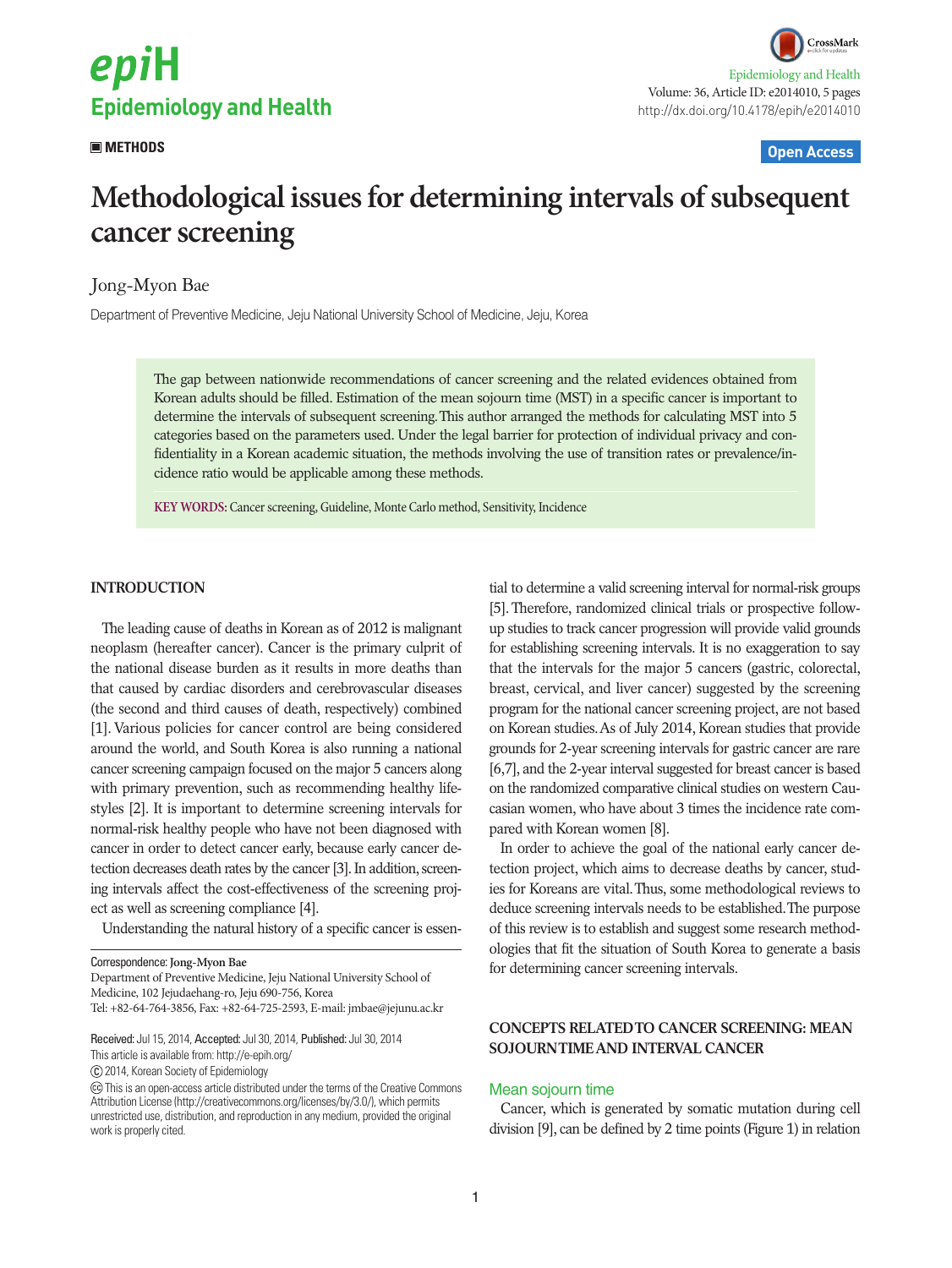#### **Epidemiology and Health** 2014;36:e2014010



**Figure 1.** Schema for the progression of a chronic disease, with the intervention of a screening test for early detection. From Zelen M, et al. Biometrika 1969;56:601-614 [10].

to process of clinical diagnosis [10,11]. The first is the point potentially detectable for cancer via screening test,  $T_0$ , during the cell differentiation process after cancer cells have generated. Periods prior to  $T_0$  are those in which there is no detectable disease. The second is the point detectable for cancer via clinical symptom or signs,  $T_1$ , when they appear owing to cancer cell division. Thus  $[T_0-T_1]$  is the detectable pre-clinical phase (DPCP) in which cancer can be detected early through tests, although there are no clinical signs; this period in terms of time is called as the sojourn time (ST) of a certain cancer. For instance, if a member of the normal-risk group is diagnosed with gastric cancer after screening with a gastro-fiberscope, this gastric cancer was discovered in the DPCP, prior to appearance of any clinical signs. In addition, as the subject acquired knowledge as early as the time difference between the date of screening  $(T_2)$  and  $T_1$ , this is defined as the lead time. Therefore, the maximal lead time for members of the normal-risk group is considered the ST by minimizing delay time.

To estimate ST of a certain cancer, the previously mentioned  $T_0$  and  $T_1$  need to be measurable; this, however, is a theoretical concept that is actually impossible to measure. As ST cannot be measured in reality, we instead measure the average ST i.e., the mean sojourn time (MST) of each subject through observations of whether cancer has occurred [12]. This MST value is the direct statistical parameter that determines screening intervals for the general public [13-15].

# Interval cancer

Interval cancer occurs when a normal-risk group, previously negative for cancer, is diagnosed with cancer within the screening interval suggested by the screening program [16]. For instance, this pertains to subjects who, with a 2-year screening interval, were determined to be cancer-negative at the time of their last gastroscopy screening, but were then diagnosed with gastric cancer in less than 2 years from the last screening. If the subject was diagnosed with cancer after more than 2 years, it is not considered interval cancer.

As such, while the definition of interval cancer varies according to screening intervals, it is also affected by the accuracy of the screening modalities [17]. Therefore, studies on interval cancer have become an important index in determining the quality of the cancer screening program and an important factor in determining appropriate screening intervals and modalities [3,18].

# **ANALYTIC METHODS FOR SCREENING INTERVALS**

Methods of determining screening intervals can be organized into 5 categories according to the basis of calculation.

# Based on the doubling time of the relevant cancer cell

This is based on the argument that, after calculating the minimal size detectable by current screening methods, size is determined by the doubling time of the relevant cancer cell. In other words, the screening interval is determined by the differentiation speed of the tumor. For example, the doubling time of liver cancer is on average approximately 120 days. Considering small liver cancers take approximately 5 months to grow from 1 cm to 3 cm [19], along with economic feasibility and effectiveness of the screening, the current national cancer program suggests a screening interval of 6 months for high-risk group [20,21].

In addition, the epidemiological characteristics of certain pathological types of cancer are utilized in determining screening interval. For example, the Lauren class of intestinal-type gastric cancer, which is greatly influenced by *Helicobacter pylori* infection and mucosal change, is known to have a slow progression speed; therefore, the need for conducting screening less than 2 years for subjects with atopic gastritis and intestinal metaplasia has been questioned [22].

# Based on differences between cancer stage and death rates per screening interval

The purpose of the cancer screening programs is to decrease death rates by certain cancers and increase survival rates [23]. The ideal study would be to randomly assign screening intervals, run screening tests, and then determine screening intervals by observing differences in cancer stage at the time of screening or by comparing tracked and confirmed death rates. The problem is that comparative studies through random assignment become difficult to conduct in terms of medical ethics if cancer screening has been provided as a guideline and disseminated to the public. One way to overcome this is to retrospectively confirm screening intervals prior to cancer diagnosis and compare death rates or stages.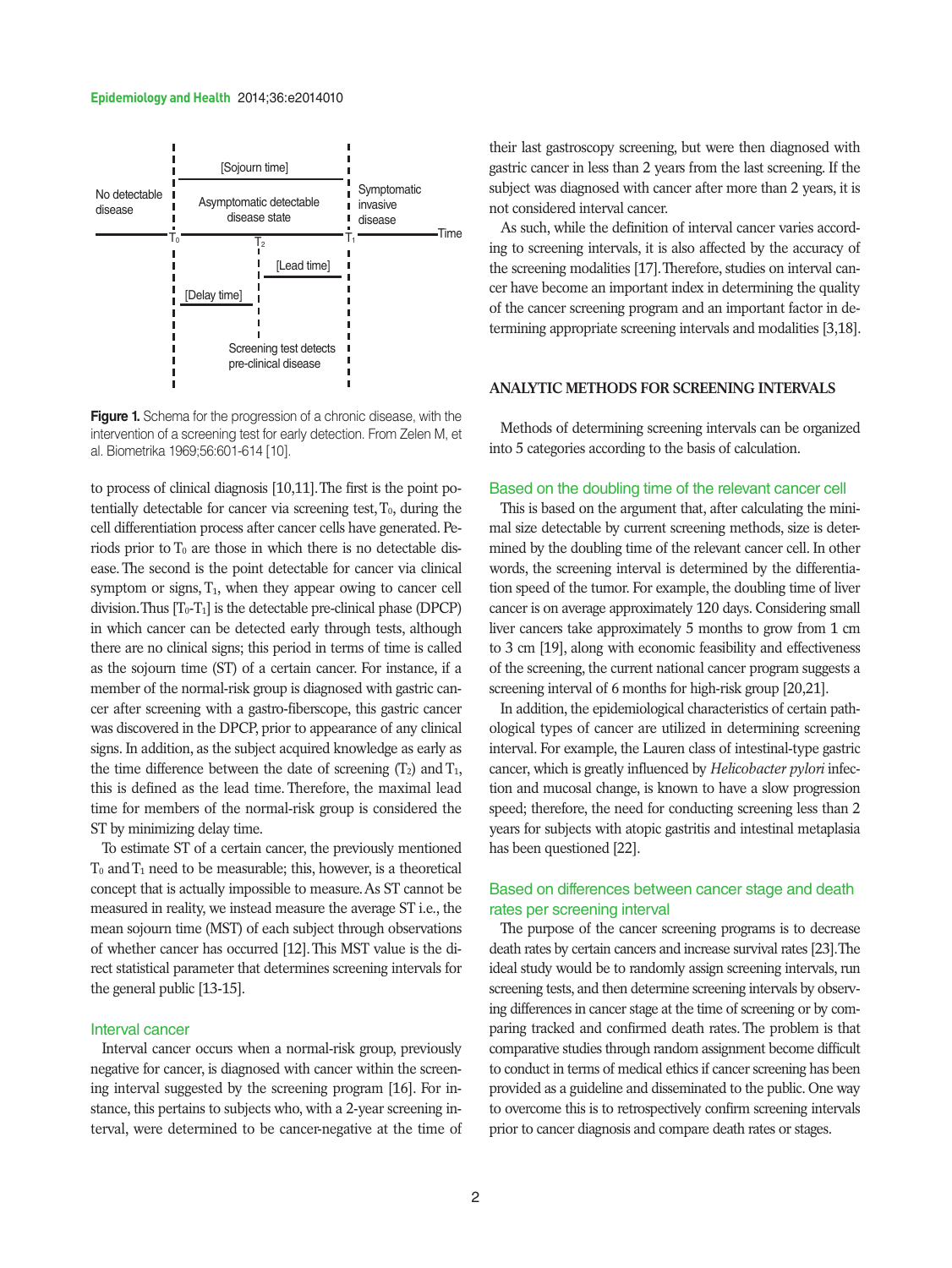For example, Morii et al. [24] argued that a 2-year screening interval is in fact appropriate; gastric cancer patients who underwent gastroscopy within 2 years were all diagnosed with early gastric cancer, with a 5-year survival rate of 96.5%, while those whose screening intervals exceeded 2 years had a 5-year survival rate of 71.0%, showing a significant difference. Conversely, Shiratori et al. [25] suggested a screening interval of 1.5 years; among patients diagnosed with cancer, subjects with a screening history within 1.5 years had a significantly higher diagnosis rate of early gastric cancer than advanced gastric cancer. In a Korean study, Nam et al. [26] argued for a 2-year screening interval based on the fact that while  $96\%$  (=25/26) of patients were diagnosed with early gastric cancer when taking a reexamination after receiving gastric cancer screening within 2 years, only 71% (=34/48) were diagnosed with early gastric cancer if they did not receive a gastric cancer screening within 2 years ( $p = 0.01$ ).

#### Based on interval cancer occurrence

This method determines screening intervals by examining the interval that minimizes interval cancer occurrence. In a study of Koreans, Nam et al. [6] found that the occurrence of interval cancer significantly increased when screening in 4-5-year intervals compared to 1-year intervals, while 2-3-year intervals showed little difference from 1-year intervals; this suggested a screening interval of 3 years or less. In a study on colorectal cancer, Brenner et al. [27] conducted a screening colonoscopy cohort study in Germany. Among the 533 participants whose first colonoscopy was negative, no one was later diagnosed with colorectal cancer during the mean follow-up period of 11.9 years, and the prevalence rate of advanced adenomas was significantly lower in these patients than in those who had not received a colonoscopy for more than 10 years. Therefore, the study argues that when conducting a screening colonoscopy on a normal-risk group over 50 years in age, if no colorectal adenoma or cancer has been discovered, a screening interval of at least 5 years is appropriate.

# Based on test sensitivity and statistical models for incidence rate

As aforementioned, the methods of determining interval by comparing cancer death rates, stage at time of diagnosis, and interval cancer incidence rate require the researcher to artificially establish a screening interval in advance and reflect it in the research plan. Such limitation can lead to somewhat confusing conclusions, such as screening intervals of 2 years for Nam et al. [26] and less than 3 years for Nam et al. [6] in studies on gastric cancer screening intervals in Korean adults. This can be overcome by developing and applying various statistical model methods for estimating MST directly.

Attempts to directly estimate MST started after Zelen and

Feinleib [10] suggested the DPCP concept along with the MST formula in 1969. The article by Shen and Zelen [28] reviewed various models using the statistical method called Markov Chain Monte Carlos (MCMC). In South Korea, using the threshold model suggested by Lee and Zelen [29] in 1998, Jung et al. [30] and Lee et al. [31] attempted to calculate MST in breast cancer. In reality, however, the attempts were limited because the method was only applicable for calculating MST only if the cancer incidence rates in subjects who have not been screened and the sensitivity of the screening are known. The two domestic studies were both limited because they used the incidence rate and sensitivity of Caucasians rather than Koreans.

# Based on the interaction formula between prevalence and incidence rates

Another research task is to measure the sensitivity of the early diagnostic screening method in cancer screening. This is because determining sensitivity, which pertains to the ability to detect subjects with illness in screening [32], is only possible if one can acquire information on either cancer occurrence or death through complete follow-up studies. In other words, determining the sensitivity of cancer screening methods can actually be impossible in Korean academic society now. Two convenient methods of calculating MST when sensitivity is not given have been suggested below.

#### Utilizing the transition rate

In 2011, Brenner et al. [14] suggested a transition rate formula by using the interaction formula between prevalence rate and incidence rate when it satisfies the suggested premises. The premises were that both screening participants and non-participants have the same prevalence rate for a certain cancer, and that the incidence rate and transition rate in the screening participants is constant during the observation period. As such, transition rates could be calculated using screening participation rates, prevalence rates, and incidence rates, even though the sensitivity is not known. The calculated transition rate pertains to the speed of transition from DPCP to the clinical diagnosed status, and as such, the reciprocal of the transition rate becomes the MST.

As cancer screening is conducted in the ordinary person prior to disease emergence, not only are most of the premises of the formula derived by Brenner et al. [14] satisfied, but also another advantage is that the required parameters can be acquired in the process of screening. The problem is that follow-up information describing whether screening participants were diagnosed with cancer is required for calculating cancer incidence rates in the transition rate formula at the time of induction. Although, considering the situation in South Korea, incidence rates can be acquired through the Central Cancer Registry database of the National Cancer Center that registers all cancer patients, the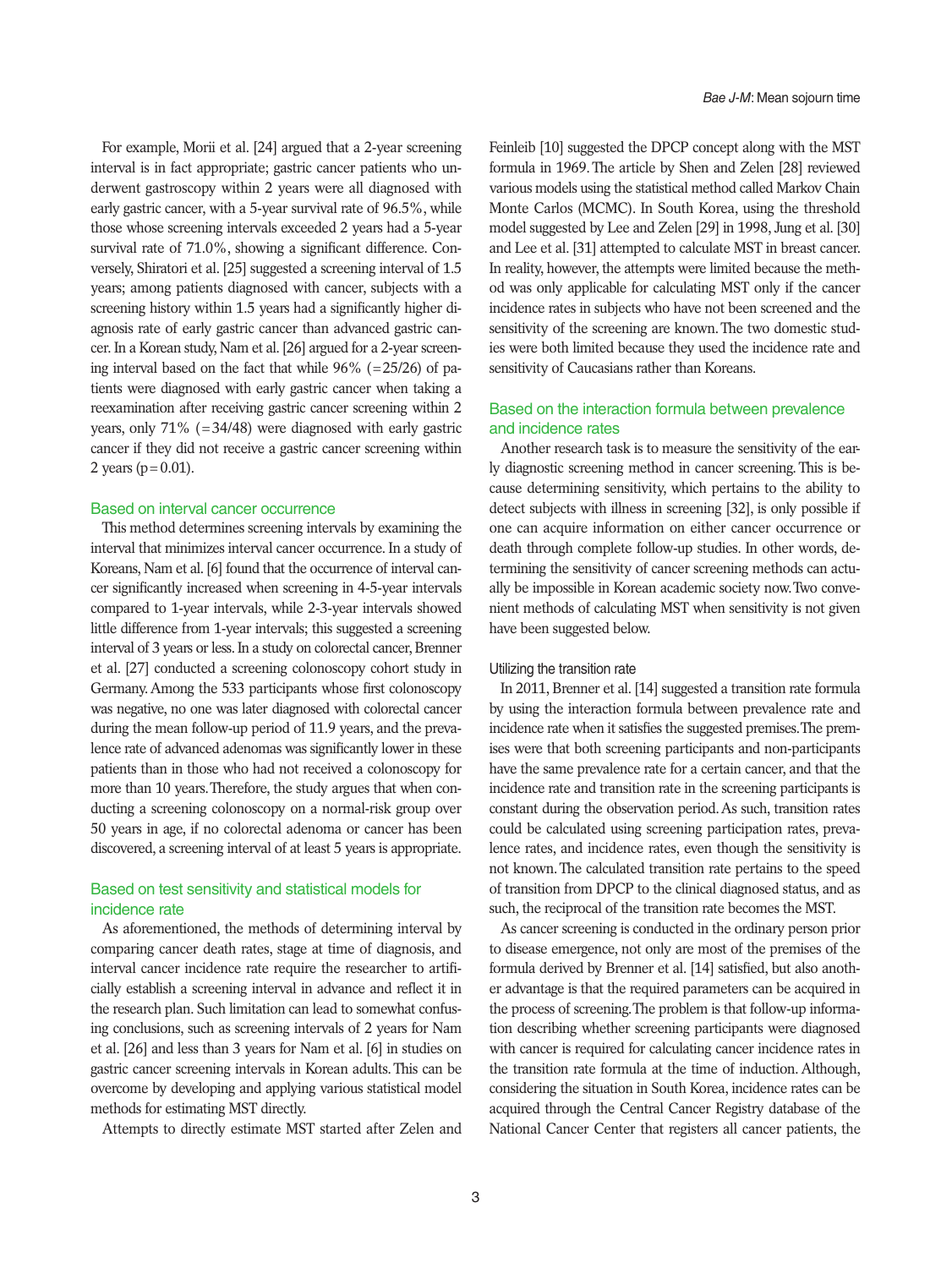#### **Epidemiology and Health** 2014;36:e2014010

information cannot be utilized by general researchers owing to legal restrictions on personal information protection.

Considering the characteristics of the screening sites that conduct biopsies in cases of suspected cancer, which are based on observation during gastroscopy for early detection of gastric cancer, pathologic findings rather than gross findings can be a basis for acquiring cancer incidence rates. On the other hand, as in mammography for early detection of breast cancer, tests for definite diagnosis are performed at a different time and location after imaging and the medical scientist has given his interpretation; therefore, diagnosis data alone cannot be used to calculate incidence rates. Considering the execution characteristics of gastroscopy, in an attempt to calculate the gastric cancer MST in Korean men, Bae et al. [7] organized data on screenees who repeatedly underwent thorough gastroscopy screening, calculated prevalence rates using the first screening results, obtained repeated screening participation rates, and then used biopsy results to calculate the incidence rate.

# Borrowing results of existing studies

In 2013, Draisma and von Rosmalen [33] suggested a simplified formula that states MST is the prevalence rate on the DPCP divided by incidence rate (I). Here, prevalence rate on the DPCP is calculated by dividing the positive detection rate (R) by the sensitivity (S). In other words, MST can be obtained if I, R, and S are given. Following this simplified formula, the authors borrowed incidence rates from existing studies to obtain the MST of prostate cancer.

When applying this method after establishing a cohort data that follows screening examinees, the positive detection rate at the first screening can be calculated and the incidence rate (I) can be acquired using national cancer data; then MST can be calculated by using the sensitivity suggested in existing papers. For instance, according to the study by Nam et al. [6] on screening gastroscopy, 48.9% of examinees diagnosed with gastric cancer at the National Cancer Center between 2004 and 2009 were reported to have undergone thorough gastric cancer diagnosis in the past. If these data are utilized, then 2.05 times the number of positively diagnosed examinees (=1/0.489) can be considered to have newly generated cancer. In other words, as 48.9% of the actual cancer patients were positively diagnosed via screening, multiplication with the reciprocal of 48.9%, that is 2.05 (w), is the estimated number of incidences. Bae et al. [34] applied such concepts in an attempt to calculate gastric cancer MST.

# **CONCLUSIONS AND SUGGESTIONS**

It is a fact that current national cancer screening guidelines lack supporting grounds. To determine screening intervals of

early cancer detection, research on MST is vital. The present paper has divided MST calculation methods into 5 categories and observed the requirements for computation. In conclusion, to accurately calculate MST, incidence rate must be calculable, and sensitivity according to subject's characteristics must be obtainable from the National Cancer Center. We hope to be able to conduct research of public value in line with the purpose of the 'Act on Vitalizing Supply and Usage of Public Data', enacted as of October 31, 2013.

In reality, however, with the legal barriers of personal information protection limiting opportunities to conduct public research, such as MST calculation, utilizing the 2 simplified formulas belonging to the last categories may be an option. In particular, considering the author's experience in attempting to calculate MST for gastric cancer through gastroscopy, the author would like to suggest attempting MST calculation for colorectal cancer in Koreans by using colonoscopy, despite the difficult environment in conducting research.

# **ACKNOWLEDGEMENTS**

The present study has been funded by the National Cancer Control Planning Board under the Ministry of Health & Welfare of the Republic of Korea (no. 1320300).

### **CONFLICT OF INTEREST**

The author has no conflicts of interest to declare for this study.

# **SUPPLEMENTARY MATERIAL**

Supplementary material is available at http://www.e-epih.org/.

#### **REFERENCES**

- 1.Jung KW, Won YJ, Kong HJ, Oh CM, Lee DH, Lee JS. Cancer statistics in Korea: incidence, mortality, survival, and prevalence in 2011. Cancer Res Treat 2014;46:109-123.
- 2.Suh M, Choi KS, Lee YY, Jun JK. Trends in cancer screening rates among Korean men and women: results from the Korean national cancer screening survey, 2004-2012. Cancer Res Treat 2013;45:86- 94.
- 3.Seo HG. Screening for early detection of cancers II. J Korean Med Assoc 2006;49:515-530 (Korean)
- 4.Yoo KB, Kwon JA, Cho E, Kang MH, Nam JM, Choi KS, et al. Is mammography for breast cancer screening cost-effective in both Western and Asian countries?: results of a systematic review. Asian Pac J Cancer Prev 2013;14:4141-4149.
- 5.Spix C, Blettner M. Screening: part 19 of a series on evaluation of